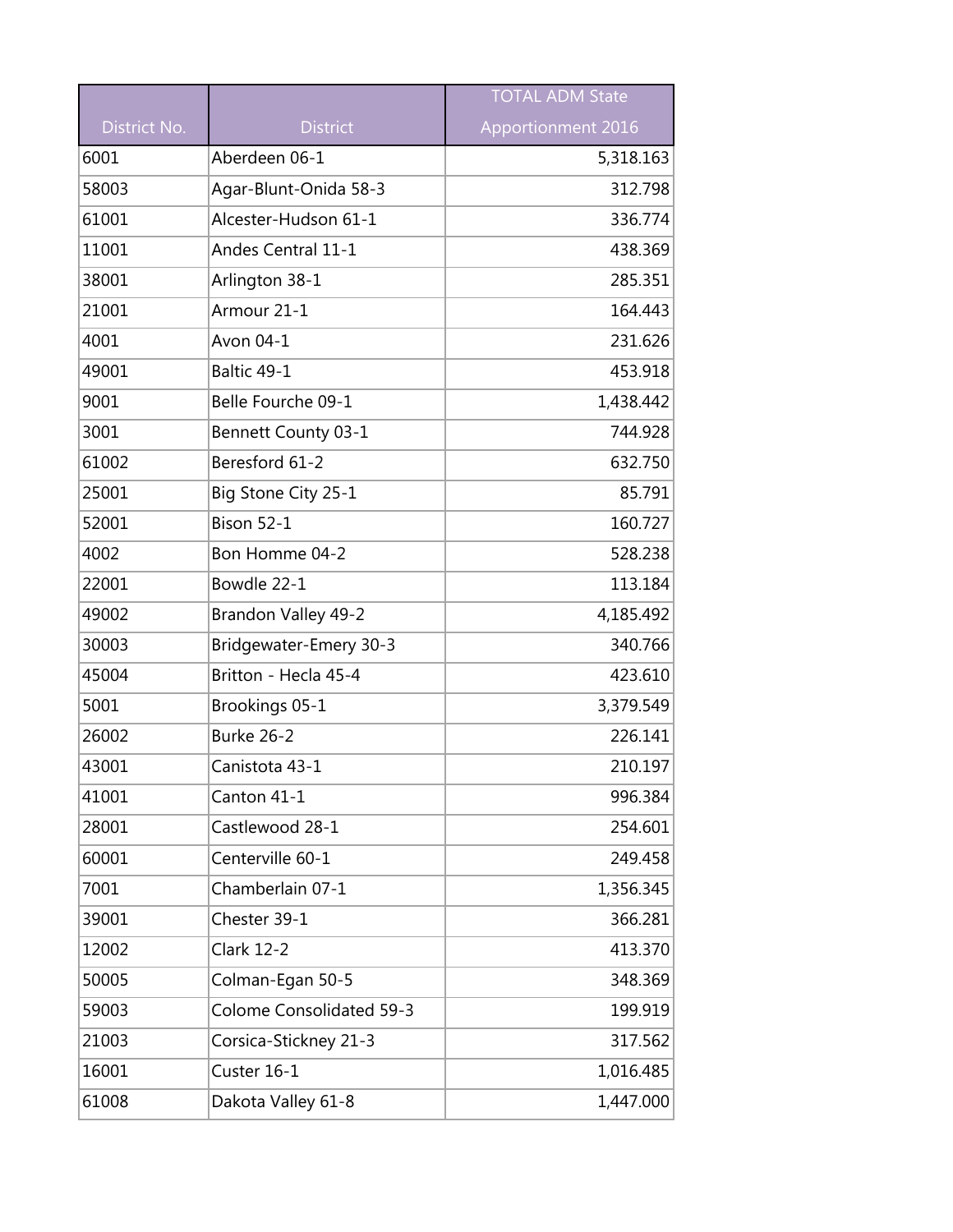|              |                             | <b>TOTAL ADM State</b> |
|--------------|-----------------------------|------------------------|
| District No. | <b>District</b>             | Apportionment 2016     |
| 38002        | De Smet 38-2                | 267.396                |
| 49003        | Dell Rapids 49-3            | 1,115.282              |
| 5006         | Deubrook 05-6               | 353.766                |
| 19004        | Deuel 19-4                  | 571.087                |
| 56002        | Doland 56-2                 | 197.517                |
| 51001        | Douglas 51-1                | 2,811.147              |
| 64002        | Dupree 64-2                 | 387.878                |
| 20001        | Eagle Butte 20-1            | 1,521.027              |
| 23001        | Edgemont 23-1               | 155.124                |
| 22005        | <b>Edmunds Central 22-5</b> | 150.770                |
| 16002        | Elk Mountain 16-2           | 12.814                 |
| 61007        | Elk Point-Jefferson 61-7    | 797.034                |
| 5003         | Elkton 05-3                 | 312.202                |
| 28002        | Estelline 28-2              | 260.232                |
| 17001        | Ethan 17-1                  | 187.006                |
| 44001        | Eureka 44-1                 | 133.477                |
| 46002        | Faith 46-2                  | 147.852                |
| 24004        | Faulkton Area 24-4          | 330.801                |
| 50003        | Flandreau 50-3              | 934.209                |
| 14001        | Florence 14-1               | 161.880                |
| 6002         | Frederick Area 06-2         | 162.468                |
| 33001        | Freeman 33-1                | 387.348                |
| 49004        | Garretson 49-4              | 505.950                |
| 63001        | Gayville-Volin 63-1         | 221.621                |
| 53001        | Gettysburg 53-1             | 212.027                |
| 25003        | Grant-Deuel 25-3            | 131.054                |
| 26004        | Gregory 26-4                | 383.341                |
| 6006         | Groton Area 06-6            | 608.158                |
| 27001        | Haakon 27-1                 | 245.702                |
| 28003        | Hamlin 28-3                 | 785.400                |
| 30001        | Hanson 30-1                 | 469.487                |
| 31001        | Harding County 31-1         | 217.326                |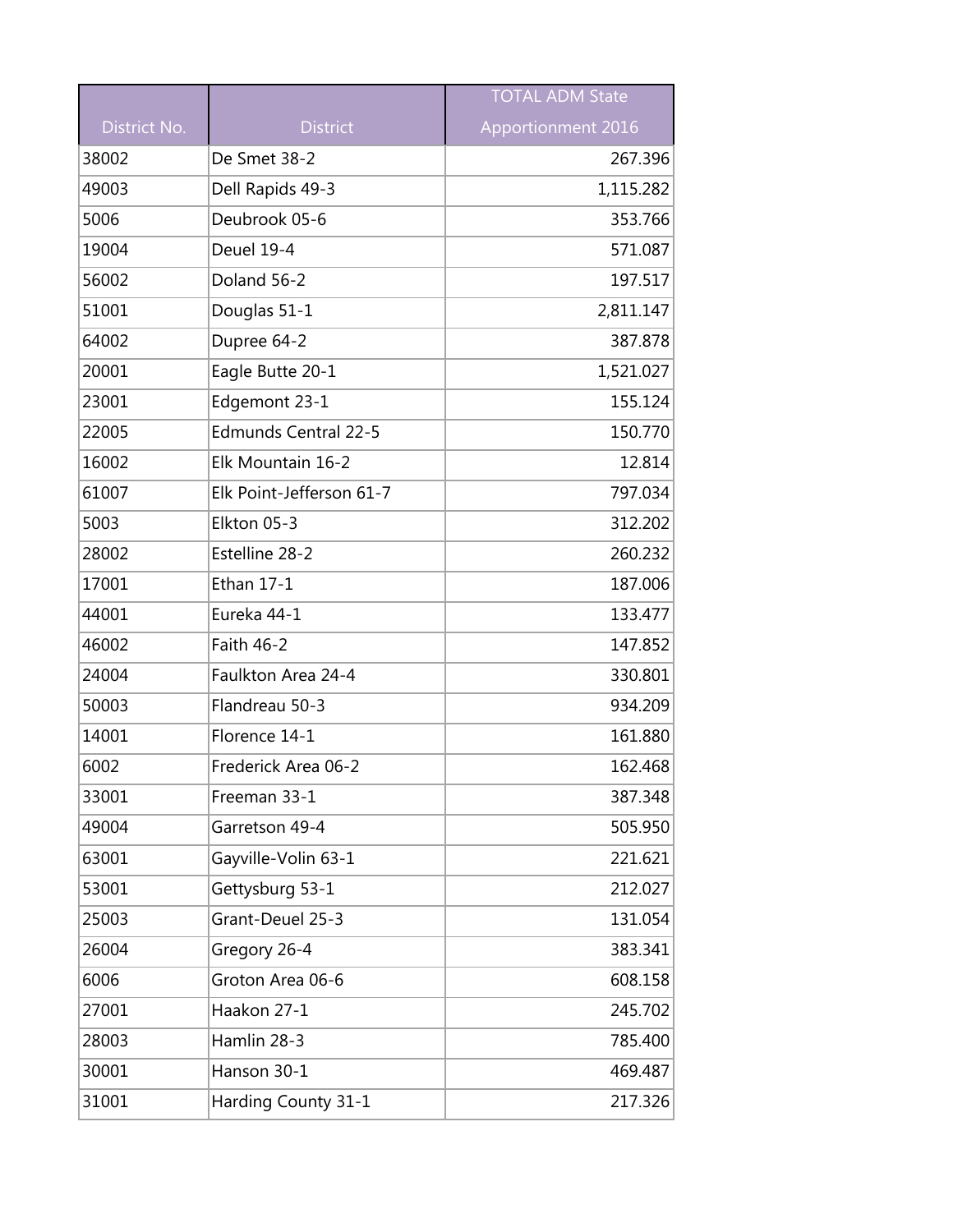|              |                             | <b>TOTAL ADM State</b> |
|--------------|-----------------------------|------------------------|
| District No. | <b>District</b>             | Apportionment 2016     |
| 41002        | Harrisburg 41-2             | 4,594.592              |
| 14002        | <b>Henry 14-2</b>           | 124.664                |
| 10001        | Herreid 10-1                | 90.748                 |
| 34002        | Highmore-Harrold 34-2       | 283.846                |
| 51002        | Hill City 51-2              | 511.957                |
| 56006        | Hitchcock-Tulare 56-6       | 232.082                |
| 23002        | Hot Springs 23-2            | 854.534                |
| 53002        | Hoven 53-2                  | 160.865                |
| 48003        | Howard 48-3                 | 376.645                |
| 2002         | Huron 02-2                  | 3,014.812              |
| 22006        | Ipswich Public 22-6         | 432.887                |
| 13003        | Irene-Wakonda 13-3          | 307.634                |
| 2003         | Iroquois 02-3               | 215.932                |
| 37003        | Jones County 37-3           | 176.408                |
| 35002        | Kadoka Area 35-2            | 726.124                |
| 7002         | Kimball 07-2                | 252.256                |
| 38003        | Lake Preston 38-3           | 162.641                |
| 45005        | Langford Area 45-5          | 227.051                |
| 40001        | Lead-Deadwood 40-1          | 827.378                |
| 52004        | Lemmon 52-4                 | 309.997                |
| 41004        | Lennox 41-4                 | 1,160.021              |
| 44002        | Leola 44-2                  | 232.349                |
| 42001        | Lyman 42-1                  | 709.254                |
| 39002        | <b>Madison Central 39-2</b> | 1,334.597              |
| 60003        | Marion 60-3                 | 233.493                |
| 43007        | McCook Central 43-7         | 420.601                |
| 15001        | McIntosh 15-1               | 106.884                |
| 15002        | McLaughlin 15-2             | 729.460                |
| 46001        | Meade 46-1                  | 2,896.172              |
| 33002        | Menno 33-2                  | 287.690                |
| 25004        | Milbank 25-4                | 986.239                |
| 29004        | Miller 29-4                 | 496.353                |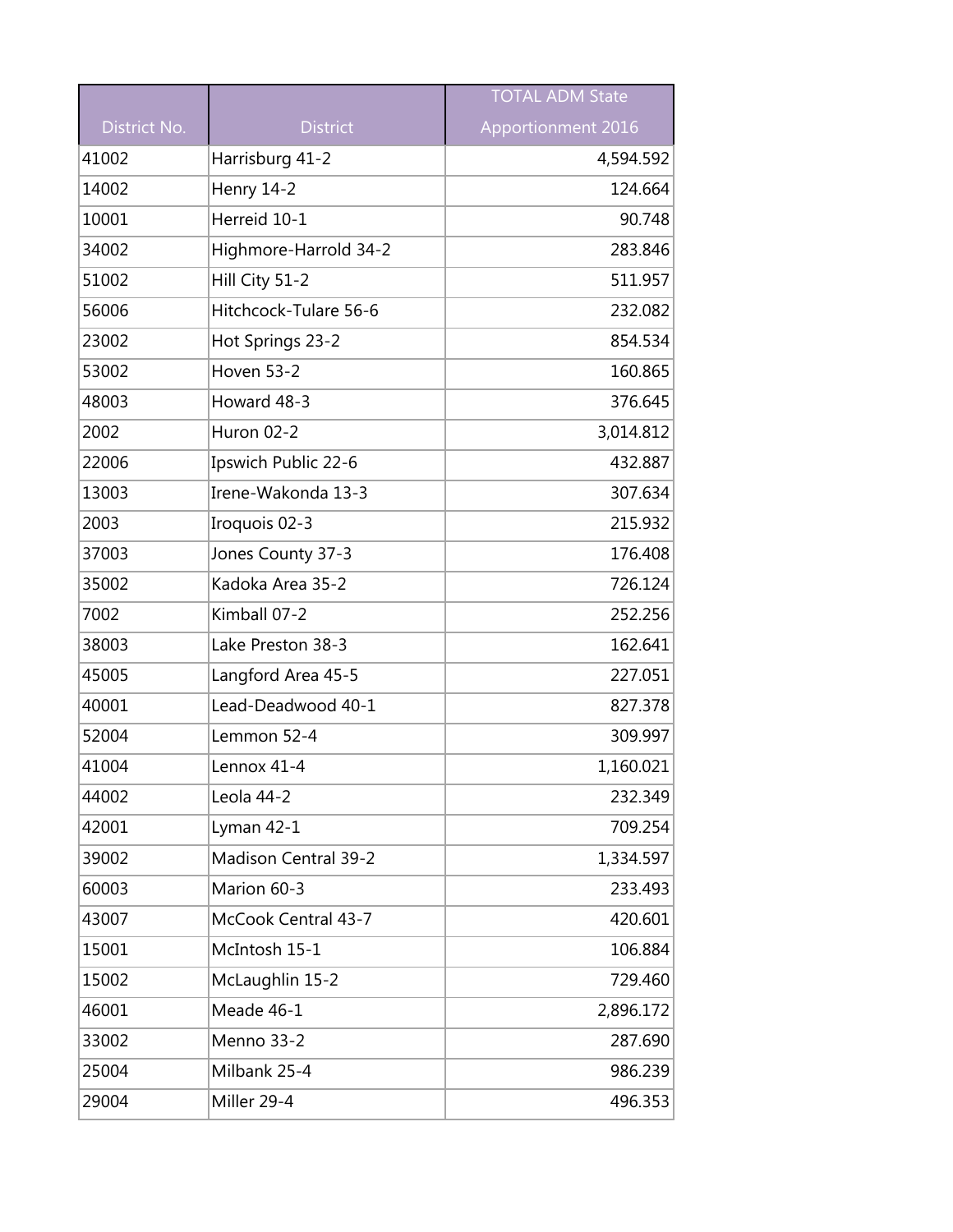|              |                           | <b>TOTAL ADM State</b> |
|--------------|---------------------------|------------------------|
| District No. | <b>District</b>           | Apportionment 2016     |
| 17002        | Mitchell 17-2             | 3,118.625              |
| 62006        | Mobridge-Pollock 62-6     | 699.887                |
| 43002        | Montrose 43-2             | 251.778                |
| 17003        | Mount Vernon 17-3         | 174.532                |
| 51003        | New Underwood 51-3        | 184.408                |
| 9002         | Newell 09-2               | 346.643                |
| 56007        | Northwestern Area 56-7    | 300.018                |
| 23003        | Oelrichs 23-3             | 25.313                 |
| 39005        | Oldham-Ramona 39-5        | 130.318                |
| 60004        | Parker 60-4               | 400.287                |
| 33003        | Parkston 33-3             | 546.003                |
| 32002        | Pierre 32-2               | 2,755.902              |
| 1001         | Plankinton 01-1           | 288.956                |
| 11005        | Platte-Geddes 11-5        | 576.917                |
| 51004        | Rapid City 51-4           | 15,572.889             |
| 56004        | Redfield 56-4             | 605.265                |
| 54004        | Rosholt 54-4              | 168.663                |
| 39004        | Rutland 39-4              | 109.362                |
| 55005        | Sanborn Central 55-5      | 205.370                |
| 4003         | Scotland 04-3             | 283.599                |
| 62005        | Selby 62-5                | 233.138                |
| 65001        | Oglala Lakota County 65-1 | 4,226.918              |
| 49005        | Sioux Falls 49-5          | 26,069.464             |
| 5005         | Sioux Valley 05-5         | 656.111                |
| 54002        | Sisseton 54-2             | 1,657.407              |
| 15003        | Smee 15-3                 | 145.445                |
| 26005        | South Central 26-5        | 113.683                |
| 40002        | Spearfish 40-2            | 2,247.035              |
| 57001        | Stanley County 57-1       | 544.824                |
| 54006        | Summit 54-6               | 143.838                |
| 41005        | Tea Area 41-5             | 1,690.069              |
| 20003        | Timber Lake 20-3          | 284.839                |